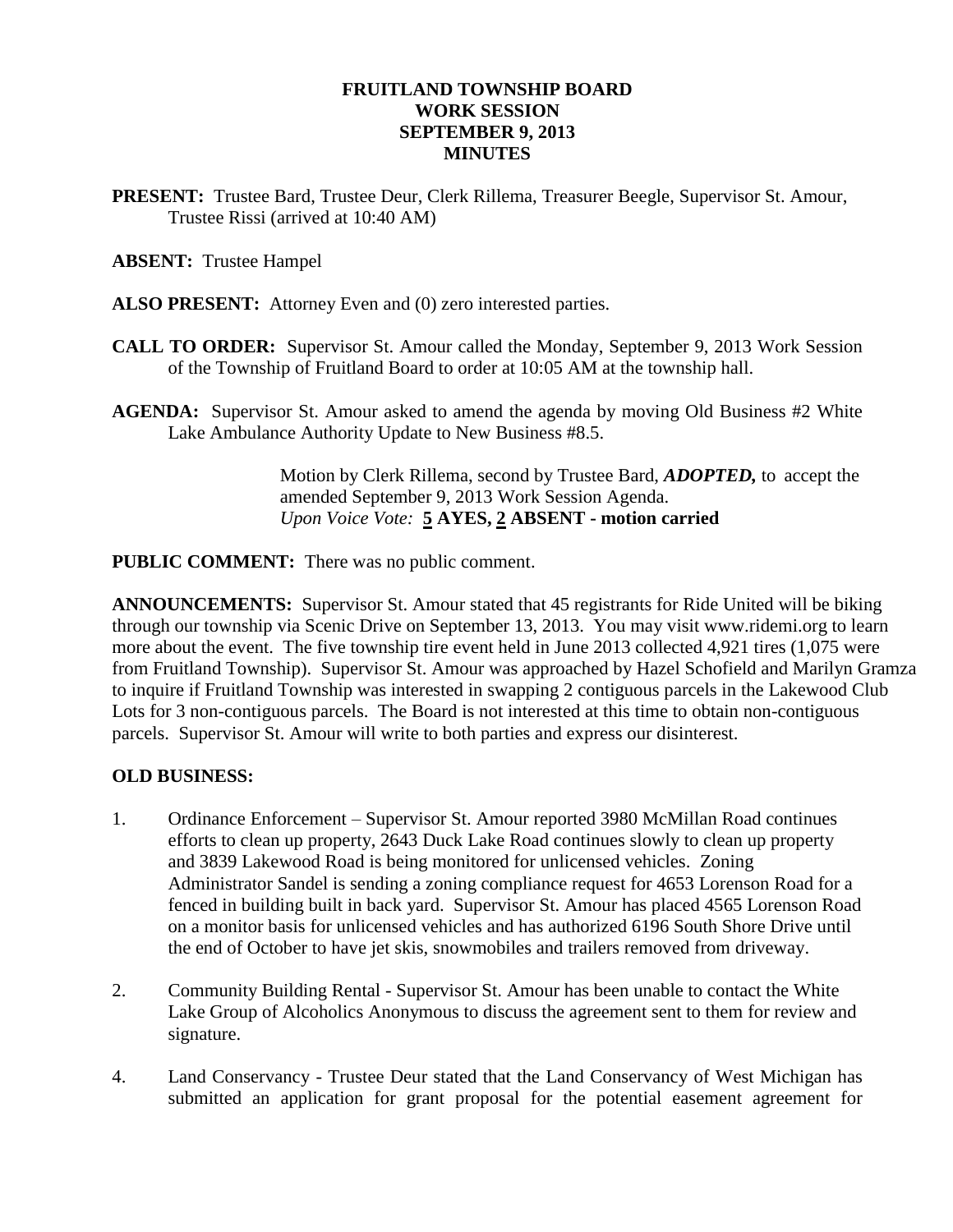#### FRUITLAND TOWNSHIP SEPTEMBER 9, 2013 WORK SESSION MINUTES

township property along Duck Creek. This interest by the Land Conservancy stemmed from the Duck Creek Watershed Master Plan.

## **NEW BUSINESS:**

- 1. Township Office Supervisor St. Amour stated that he has contacted three (3) glass companies to quote enclosing the front counter with glass for the safety of our employees. He has also been unable to speak to our Electrical Inspector Ed Pulaski to discuss the phase out of T12 fluorescent bulbs. Supervisor St. Amour did speak to resident Jeff Marcinkowski who has been completing the retrofit in several building at Grand Valley State University. Supervisor St. Amour will keep the board abreast of his findings and recommendations.
- 2. Planning Commission Recommendations Trustee Deur explained the changes to Article III General Provisions - Section 3.17 Excavations, Holes or Ponds; Article XIV Special Land Uses - Section 14.04 Special Land Use Specific Requirements; Article III General Provisions - Section 3.34 Agriculture Uses; and Article XVII Signs - All Sections. Trustee Deur explained that all four ordinances were approved at the Planning Commission in August. Attorney Even will do a review of Article III General Provisions - Section 3.34 Agriculture Uses on GAAMPS as that language is being stricken from the Ordinance to ensure that it is not needed. Discussion on yard signs like "eggs for sale, blueberries, hay, etc.", were discussed and the board decided at this time that if they received complaints about signs in the road right-of-way that the MCRC would be contacted. A motion to approve all four recommendations will be prepared for the Monday Regular meeting.

Trustee Rissi arrived at 10:40 AM.

- 3. Murray Road Project Supervisor St. Amour stated that the project was sent out for quote today by the MCRC. The project was delayed due to the retaining wall/sidewalk area near the Wabaningo Club. Frustration and concern of the board was discussed because of the timing for this project to be completed in narrowing. A meeting with the Murray Road Special Assessment District parcel/property owners to be held at the township hall will be scheduled after September 23rd to allow questions/answers regarding the project.
- 4. Brining Supervisor St. Amour stated that he and Clerk Rillema have been discussing the 2013 brining costs with the MCRC to gain knowledge of cost and amount used. In early discussions to gain approximate costs for 1st brining it appears that the increase was going to be 15% more than we had budgeted. Supervisor St. Amour has discussed this potential increase with Director Hulka who is investigating and will report his findings back to Supervisor St. Amour.
- 5. Berry Junction Rail Trail Supervisor St. Amour stated that the FMBJT group at its last meeting expressed concern about unsecured easements, project funding, tree removal, retaining wall and other issues and costs for the Phase III continuance of the trail. It is not looking promising for the completion of this phase in the near future. Supervisor St. Amour will keep the board abreast of the project.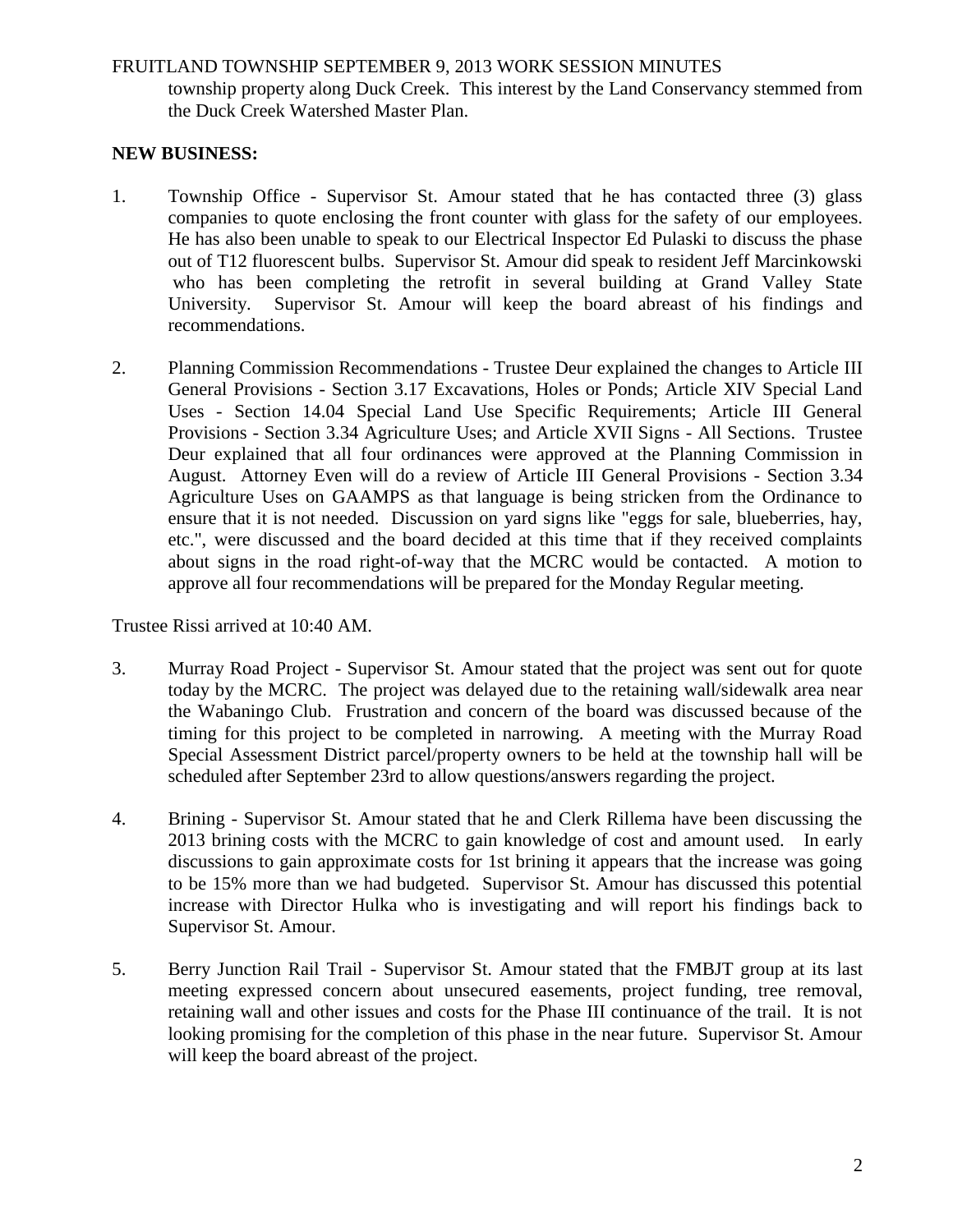## FRUITLAND TOWNSHIP SEPTEMBER 9, 2013 WORK SESSION MINUTES

- 6. Greg Kruse Request A letter from Greg Kruse was received August 28, 2013 addressed to the Board of Trustees and a copy sent to Attorney Even expressing his concern for a violation of the Land Division Act 288 of 1967 for actions taken by the Board of Trustees in 1997. Mr. Kruse also requested by FOIA to review and obtain copies regarding same. No action by the board will be taken at this time.
- 7. Cell Tower Trustee Deur stated that favorable conversation has taken place with Verizon Wireless regarding a potential cell tower in the township. Trustee Deur emailed a copy of the map of township owned property to a radio engineer at Verizon Wireless for his review.
- 8. Board of Determination Supervisor St. Amour stated that the Muskegon County Drain Commission has re-scheduled a meeting for September 24, 2013 at 6:00 pm here at the township hall for the Mason Drain. He is unclear as to who has requested this determination but is trying to contact someone at the Drain Commissioner's office for information.
- 8.5 White Lake Ambulance Authority Update -

Motion by Trustee Rissi, second by Treasurer Beegle, *ADOPTED,* to go into closed session at 11:15 AM. *Roll Call Vote:* Trustee Bard **AYE,** Trustee Deur **AYE,** Treasurer Beegle **AYE,** Trustee Rissi **AYE,** Clerk Rillema **AYE,** Supervisor St. Amour **AYE,**  Trustee Hampel **ABSENT**

# **CLOSED SESSION**

Motion by Trustee Deur, second by Trustee Bard, *ADOPTED,* to come out of closed session at 11:45 AM.

*Roll Call Vote:* Clerk Rillema **AYE,** Treasurer Beegle **AYE,** Trustee Deur **AYE,** Trustee Bard **AYE,** Trustee Rissi **AYE,** Supervisor St. Amour **AYE,**  Trustee Hampel **ABSENT**

9. Board Comments - Trustee Deur inquired about the 10% water rate increase that would need to be amended in our water rate fee. Supervisor St. Amour stated that the Northside Water Policy Board meets tomorrow and he would have the necessary Resolution(s) for the Monday Regular meeting. Trustee Deur questioned Attorney Even on the time frame for Michillinda Beach Lodge reconstruction. Attorney Even stated that the one year reconstruction started in May 2013. If no reconstruction or opening of the facility happens in that one year time frame it would revert to Residential. Clerk Rillema stated that there will be November election for Muskegon Community College Bonding Proposal. It will be a reimbursing election. Clerk Rillema stated that a recent FOIA requested "Certified Copies". Attorney Even asked if the township had a fee for such. Clerk Rillema stated not at this time.

> Motion by Supervisor St. Amour, second by Trustee Bard, *ADOPTED,* to adopt Muskegon County's fee schedule for Certified Copies. *Upon Voice Vote:* **6 AYES, 1 ABSENT - motion carried**